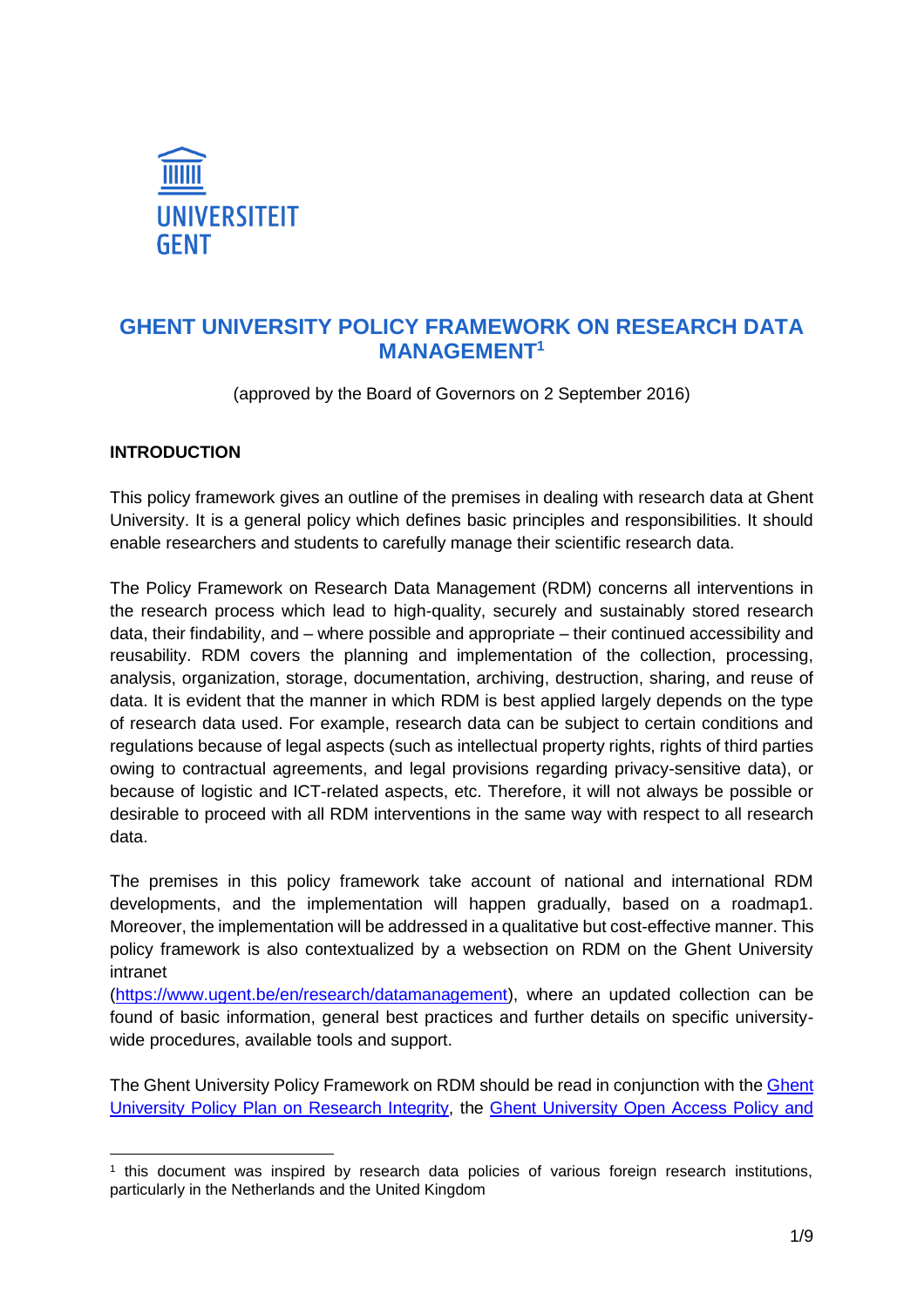[Deposit Mandate,](https://www.ugent.be/intranet/nl/op-het-werk/bibliotheek/biblio/id-oa-mandate.htm) the [Generic Code of Conduct for the Processing of Personal Data and](https://codex.ugent.be/?regid=REG000155&lang=en)  [Confidential Information,](https://codex.ugent.be/?regid=REG000155&lang=en) de [Vision on Information Security at Ghent University](https://codex.ugent.be/?regid=REG000154&lang=en), the AUGent Research Regulations, th[e Valorisation Regulations](https://codex.ugent.be/?regid=REG000101&lang=en) and the Policy Framework Information and Archive Management (see below Appendix A).

# **1. OBJECTIVES**

Ghent University aims to expand and optimize its quality assurance of research, and aspires to reach an RDM that meets the highest quality standards within the international research context. This policy framework aims to develop and promote a solid management of research data, in order to increase the efficiency, quality, integrity and transparency of scientific research, as well as to facilitate the development of new knowledge, and to ensure compliance with relevant laws and regulations, ethical and contractual obligations, and provisions of external research funders.

### **2. BASIC PRINCIPLES**

2.1. Ghent University acknowledges that a solid data management is an integral part of good research practices and that the University, as an institution, is responsible for promoting and facilitating high standards of research data management in its researchers.

2.2. Ghent University acknowledges that research data are in themselves valuable forms of scientific output, which – as far as possible - need to be made accessible to the research community and potentially the general public, in order to enable the verification of scientific research, as well as the development of new knowledge and the generation of impact through data reuse.

2.3. However, Ghent University also acknowledges that access to research data should be (temporarily) restricted in certain circumstances, particularly in order to protect personal data or other confidential or sensitive information, to seek protection for research results subject to valorisation under intellectual property right (e.g. patents), or to comply with contractual obligations when the research data are the subject of third-party contracts (such as Research and Service Agreements, or Material Transfer Agreements).

# **3. SCOPE**

This policy framework applies to the research data used by researchers as part of their research at Ghent University.

3.1. **Research Data** are defined as all information collected, created, or obtained from third parties by researchers to be analyzed with the purpose of generating, verifying and validating original scientific claims, irrespective of their form or the method of data collection. They can be raw, processed to a greater or lesser extent, or analyzed, and can adopt a digital or nondigital form.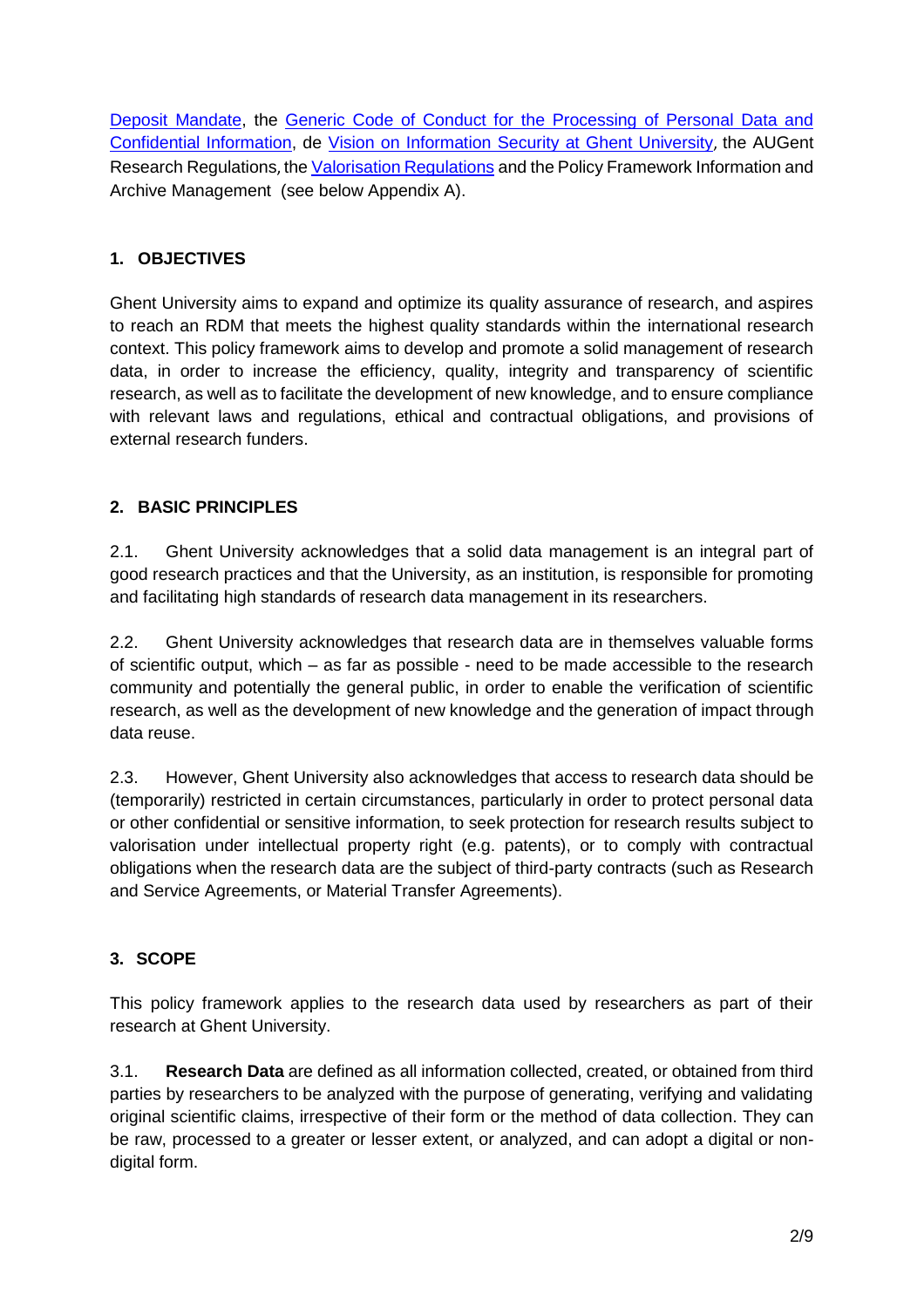3.2. The term **Researchers** refers to the staff members, students and persons with a different connection to the University who conduct scientific research at the University. The term comprises statutory and contractual staff members at Ghent University and doctoral students funded by Ghent University, as well as externally financed, unpaid and/or voluntary researchers hosted by Ghent University, and master students (as part of their master's thesis).

For a glossary of the other terms used in this policy framework, see Appendix B.

# **4. RESPONSIBILITIES**

The management of research data is a shared responsibility between individual Researchers, Faculties and the Central Administration of Ghent University. The implementation of good data management practices requires a strong collaboration between all parties involved.

4.1. Central Administration creates the preconditions for good data management and is committed to the gradual development of a university-wide service and infrastructure for data management. This entails, inter alia, the provision of mechanisms and procedures for the storage, registration, archiving of, and – where appropriate – access to research data, as well as of general (i.e. non-discipline-related) data management guidelines, training, advice and support to faculties and individual researchers.

4.2. Given the wide differences in research data types and associated practices and requirements between and within the different fields of research at Ghent University, it is advisable for Faculties to take initiatives to encourage and support their researchers to carefully manage research data in accordance with the general RDM policy framework. Faculties can here play a coordinating role and should ensure an efficient transmission of general data management information between the central level and the research community. Moreover, they can complete and complement the university-wide policy with faculty-specific RDM guidelines, procedures, training and advice, taking into account local, domain-specific needs and practices. It belongs to the individual competence of each Faculty to adequately establish - within the overall policy framework - the internal roles and responsibilities for data management (support).

4.3. All researchers are primarily responsible for the careful management of the research data they collect, generate, and/or obtain from third parties, in accordance with the following provisions, in order to ensure that the data are reliable, secure, sustainable, findable, and – where possible – openly accessible.

Master and doctoral students, and unpaid and/or voluntary researchers are also responsible for the proper management of their research data, albeit under the supervision of their research mentor, supervisor or coordinator. If required, their responsibilities are stipulated in a specific agreement.

4.4. When researchers leave the University, the research data they collected or generated at Ghent University and the accompanying documentation must be preserved during the relevant retention period and must remain accessible to the University (see paragraph 12 and 13), unless alternative arrangements have been made in this respect in a contract with a third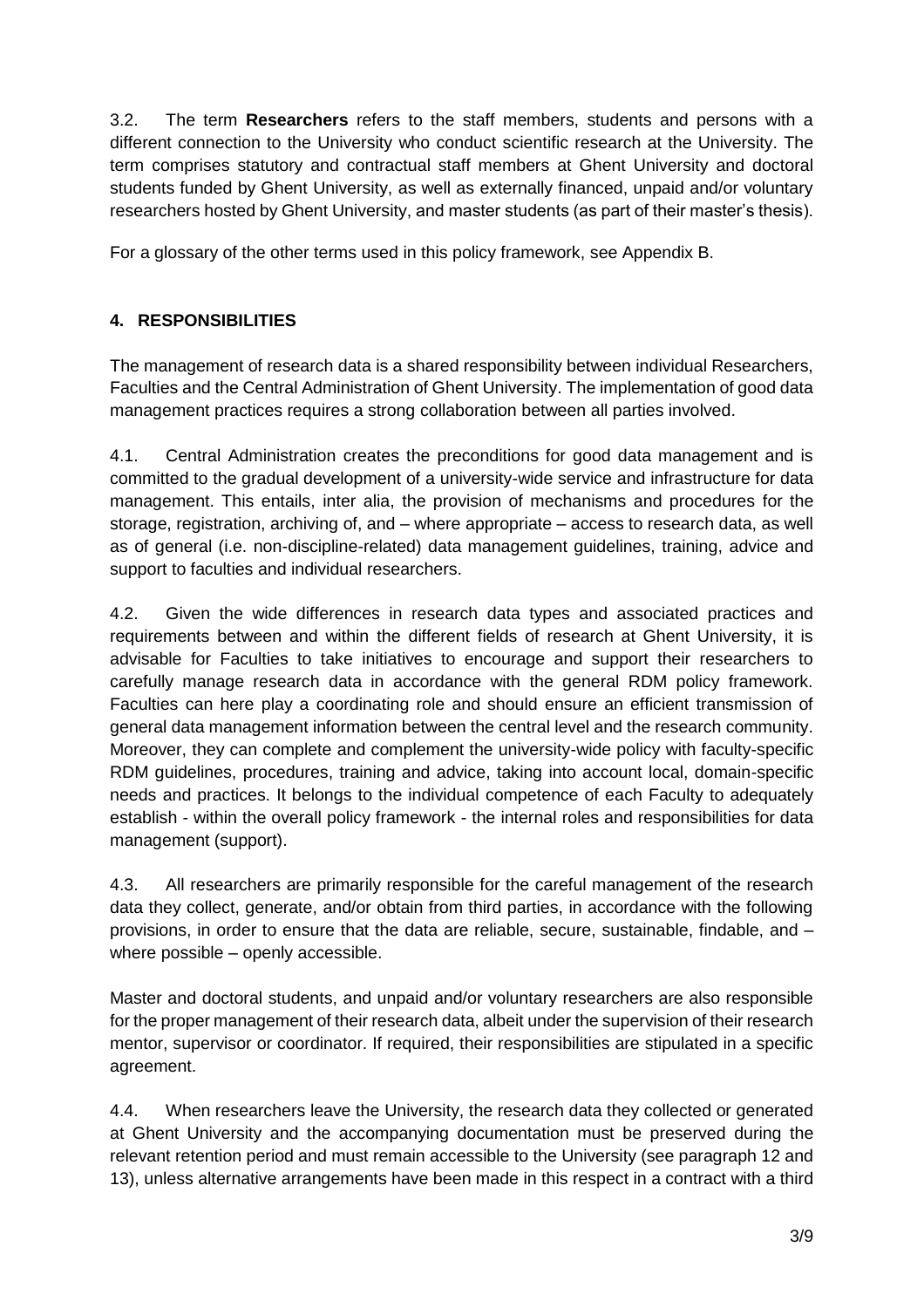party. Moreover, research results that are subject to valorisation (including the underlying research data collected or generated by the researcher) are the property of Ghent University.

Researchers cannot simply leave the University taking with them the (only copy of) the research data collected or generated at Ghent University, but need to make prior arrangements with their research mentor, supervisor, or coordinator on where these research data will be retained, for whom they will be accessible, and how they are allowed to be used in the future. In this respect, intellectual property rights in these research data need to be taken into account (see paragraph 6).

Prior written agreements will always have to be made with master students and unpaid and/or voluntary researchers.

Agreements with respect to research data in the event of the researcher's departure are preferably made at the start of a research project and documented, for example in a data management plan (see paragraph 8).

4.5. Researchers who work on a research project in a team or with external partners, make – preferably at the start of the research project – (written) agreements, in order to clarify who is responsible for the management of the concerned research data. Projects with external partners are always the subject of a contract which is negotiated via the [TechTransfer](https://www.ugent.be/techtransfer/) Unit of Ghent University.

4.6. Further development of RDM policy as well as the monitoring of its implementation will take place within the university-wide Working Group on Research Data Management. Besides representing the relevant central services, this working group also seeks to proportionally represent the different Faculties.

# **5. EXTERNAL OBLIGATIONS**

5.1. Research data management must always respect relevant laws and regulations (e.g. on the protection of personal data and other confidential data, or on intellectual property rights...), ethical codes, and/or contractual obligations with third parties, as well as the requirements included in the applicable regulations of external research funders (e.g. FWO, European Commission…).

5.2. If the external research funding regulations or the contracts with third parties impose more stringent or specific data management requirements, these will always override this policy framework's provisions.

### **6. INTELLECTUAL PROPERTY RIGHTS IN RESEARCH DATA**

6.1. Given the wide variety of research data within and between different fields of research and the broad definition of research data in this policy framework, it is possible that research data – or at least the form in which they are expressed or arranged – are protected by copyright and/or database right. For example, this might be the case for research data which were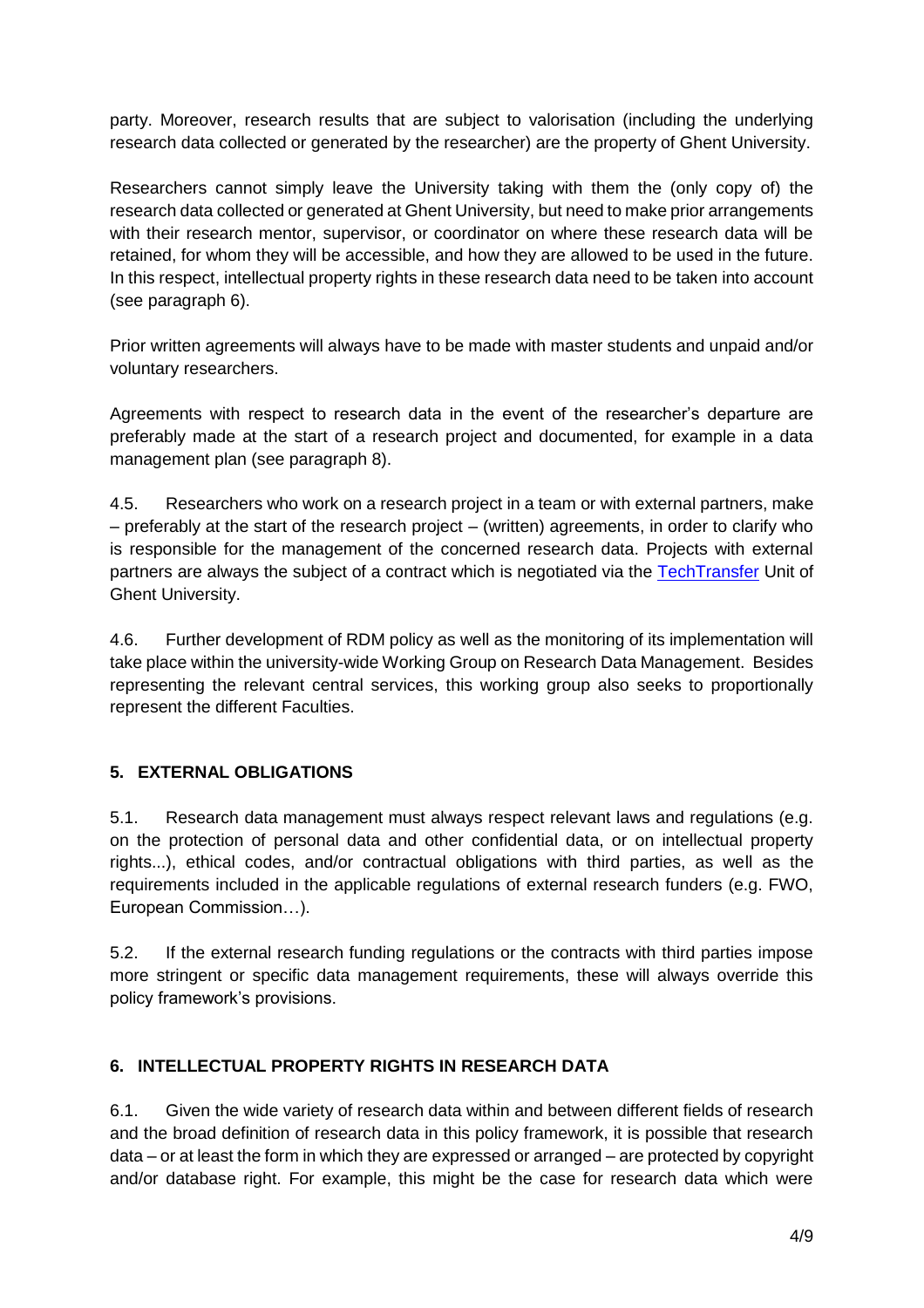textually or visually captured in a creative and original manner, or for research data collections. Where required, researchers need to take these rights and the concerned right holders into account in their data management practices (for example in the context of data sharing: see paragraph 12).

6.2. Research data which are not obtained from third parties but generated by the researchers themselves during the research process are research results (which should be interpreted as everything which originates from research realized by researchers in the context of their relationship with Ghent University and/or using university resources or facilities, and is therefore not limited to the final results of the research process, such as scientific publications). When research data are research results that are subject to technology transfer as defined by the Ghent University Regulations on Research Transfer, they must be reported to the [TechTransfer Office of Ghent University](https://www.ugent.be/techtransfer/en) prior to any kind of publication, in order to examine whether these research data can are subject to technology transfer or are protected by intellectual property rights, such as patents. Given the fact that the property rights in these research results in principle belong to Ghent University, it is the TechTransfer Office which will – in consultation with the concerned researcher – decide how these research data will be dealt with (e.g. protection through registration or patenting, valorisation as confidential knowhow).

6.3. When the research is funded by external research funders or when the research is done in collaboration with a third – whether or not commercial – party, the intellectual property rights in the research data must be recorded in a written agreement prior to the start of the research project.

# **7. PERSONAL DATA**

Researchers can only collect personal data that are relevant to their research objectives (data minimization). Researchers who use personal data as research data are co-responsible for the correct treatment and protection of these personal data in accordance with national and European privacy law, as specified in the [Generic Code of Conduct for the Processing of](https://codex.ugent.be/?regid=REG000155&lang=en)  [Personal Data and Confidential Information](https://codex.ugent.be/?regid=REG000155&lang=en) and in the [Vision on Information Security of Ghent](https://www.ugent.be/en/facilities/ict/information-security)  [University.](https://www.ugent.be/en/facilities/ict/information-security) They must respect the basic principles of privacy protection: purpose limitation, proportionality, transparency, correct retention period, and secure destruction (after the retention period has expired). Technical and organizational measures to ensure secure storage and secure processing (e.g. anonymizing, pseudonomizing, or encrypting) must be provided.

### **8. DATAMANAGEMENT PLANNING**

Researchers should - prior to or at the start of a research project - plan how they will manage their research data, both during and after their research. This is preferably done in a data management plan (DMP) (see Appendix B).

### **9. DOCUMENTATION**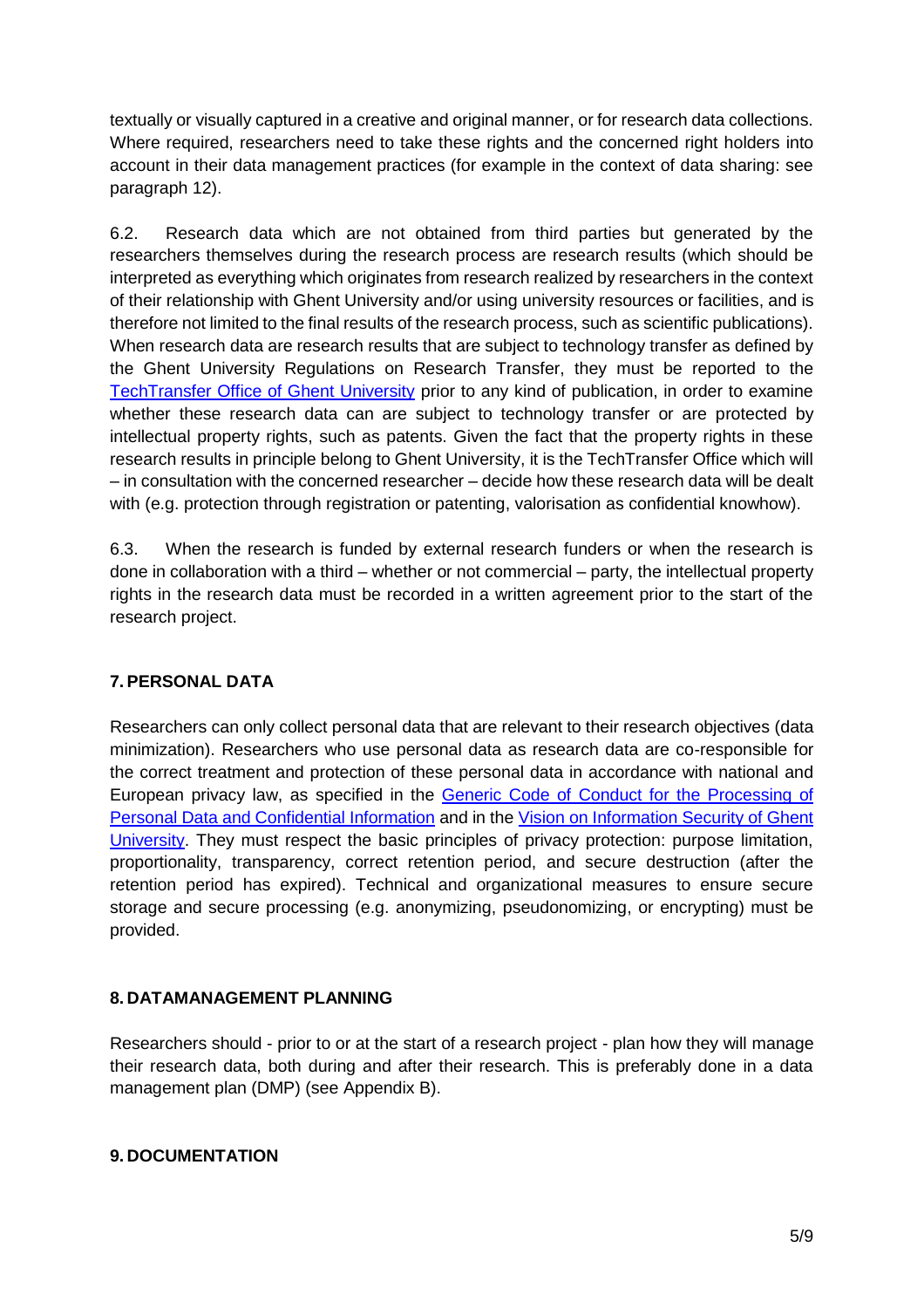Research data should be accompanied by the necessary documentation. Adequate documentation includes all contextual and descriptive information necessary to understand how research data were generated, processed and analyzed, in order to interpret, find, and reuse them. Researchers should take account of any possible (international) standards in their disciplines for documenting research data (e.g. the use of certain metadata schemas).

### **10.STORAGE OF RESEARCH DATA**

Research data and accompanying documentation must be securely stored and processed during the research project, in order to prevent loss, ensure confidentiality where necessary, and avoid unauthorized changes.

The [Tips for safely working with IT](https://www.ugent.be/en/facilities/ict/information-security) in the context of the Ghent University information security policy are essential guidelines.

### **11. RETENTION AND DESTRUCTION OF RESEARCH DATA**

11.1. Unless provided otherwise either by legal, contractual, ethical or other specific obligations, or by requirements of external research funders, relevant research data and accompanying documentation must be retained for a minimum of 5 years after completion of the research project or the project funding, or after publication of the conclusions based on the data (the latest date is applicable here).

11.2. Research data and accompanying documentation which were selected for retention are archived in a suitable storage facility and in an appropriate manner to ensure secure, longterm retention and accessibility (with appropriate access rights).

Preferably, the research data and documentation selected for retention are deposited in a reliable archive ("data repository"), listed in [re3data.org,](https://www.re3data.org/) the international register of research data repositories, if appropriate access regimes can be guaranteed (see paragraph 12). In time, Ghent University aims to develop its own system for the long-term retention of research data. When researchers deposit research data in an external archive, they must supply metadata (including a link to the data in the external archive) for these research data in Biblio, the Ghent University institutional repository.

Researchers who are supervised (e.g. master students, doctoral students, unpaid and/or voluntary researchers) must submit any possible plan to deposit research data in an archive to their research mentor, supervisor, or coordinator.

11.3. When research data are deleted or destroyed, for example because they were not selected for retention, the retention period has expired, or due to legal (contractual obligations) or ethical reasons, this should always be done in compliance with the relevant legal, contractual, ethical, or other specific obligations and with particular attention to confidentiality and security (especially when it concerns personal data and other confidential or sensitive information). The destruction of research data should always be documented.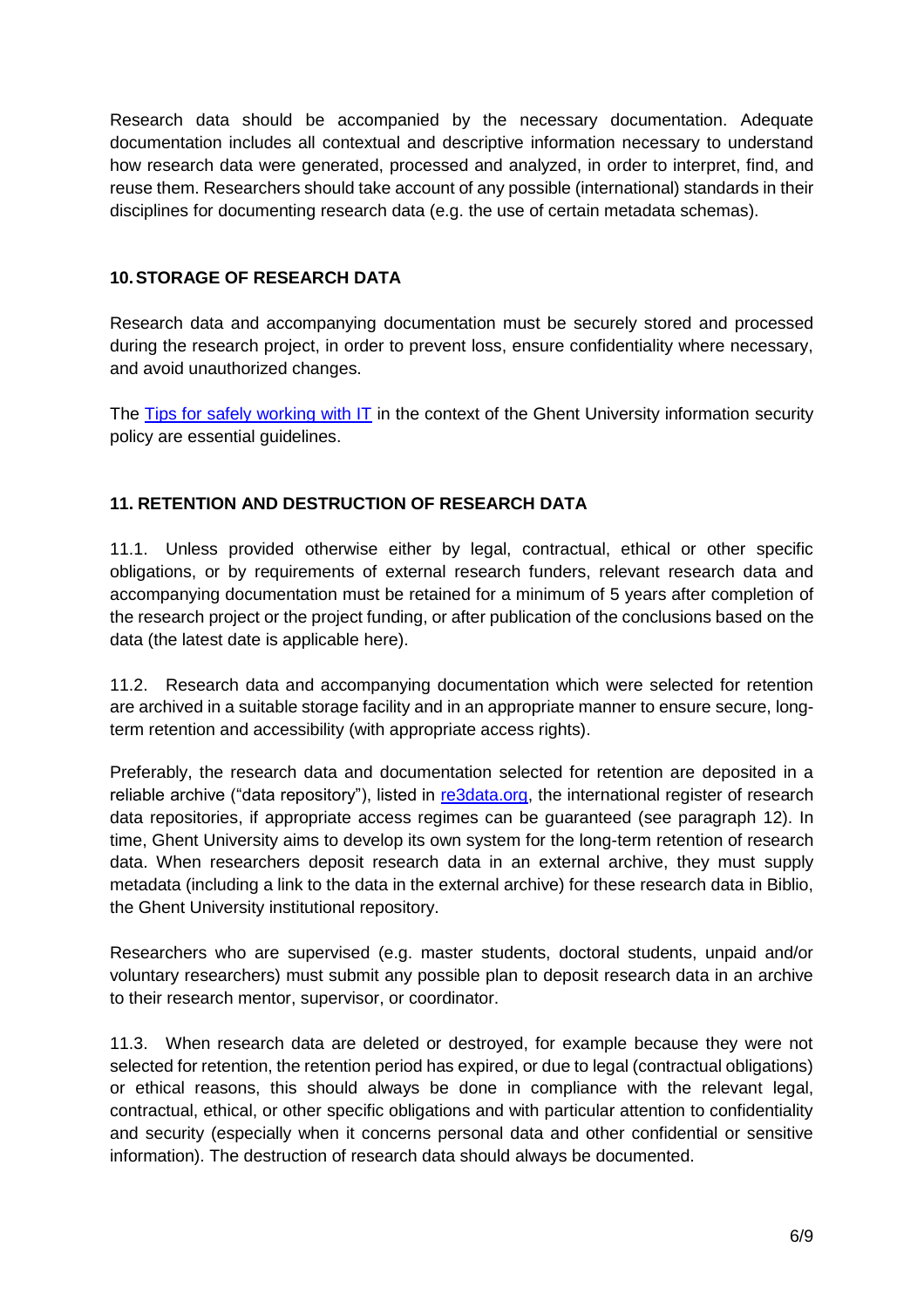### **12. ACCESS TO RESEARCH DATA**

12.1. Ghent University requires research data in their rawest possible form along with the accompanying documentation to be accessible within the own institution for review in the context of scientific integrity. This concerns both access to research data during the research project, and access to archived research data during the applicable retention period.

Archived research data which were collected or generated at Ghent University should remain accessible for further research and education within the University during the applicable retention period.

When dealing with confidential research data (e.g. personal data), the necessary precautions need to be taken (where necessary in consultation with the Ghent University Data Protection officer) to ensure that access to these data is limited to a minimum of authorized persons and confidentiality of the data is guaranteed.

12.2. In order to maximize the verification and validation of published scientific claims and the reuse of research data in new research, education, or innovation projects…, researchers are urged to make relevant research data and accompanying documentation openly and timely available to the wider research community and possibly the general public, i.e. data sharing.

Researchers who are supervised (e.g. master students, doctoral students, unpaid and/or voluntary researchers) must submit any possible plan to share research data to their research mentor, supervisor, or coordinator.

12.3. However, sometimes there are legitimate reasons to introduce restrictions on data sharing, for example in order not to jeopardize the protection and valorisation of research results, to respect the confidentiality of research data, or to comply with contractual obligations included in agreements with third parties.

In those cases, it may be necessary to only share research data after the expiration of an embargo period, or only make them available under more restricted conditions (e.g. only for certain purposes or only to authorized users).

12.4. Before proceeding with data sharing, it will therefore always be necessary to check whether there is no infringement of the relevant applicable law, contractual obligations, ethical codes, demands of an external research funder and/or internal university regulations (e.g. the regulations on the protection of personal data and other confidential or sensitive information).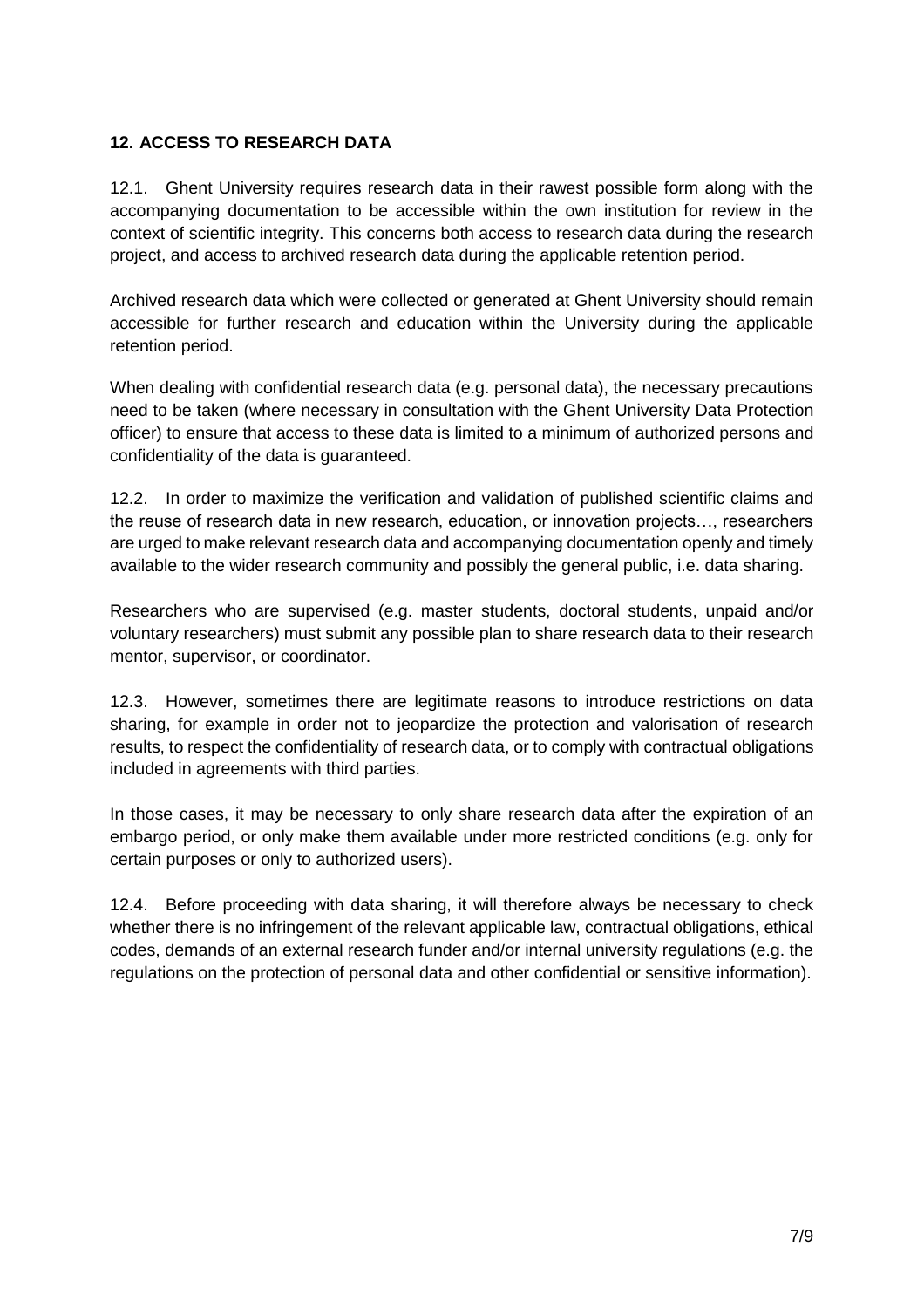### **Appendix A. Relevant Ghent University Documents**

- [Vision on Information Security at Ghent University](file:///C:/Users/aleyman/AppData/Local/Temp/A%20vision%20on%20information%20security%20at%20Ghent%20University%20-UGent-1.pdf),
- Generic [Code of Conduct for the Processing of Personal Data and Confidential Information](https://codex.ugent.be/?regid=REG000155&lang=en)
- [Guidelines for the classification of information and data](https://www.ugent.be/en/facilities/ict/information-security)
- [Tips for safely working with IT](https://www.ugent.be/en/facilities/ict/information-security)
- [Tips for safe system administration](https://www.ugent.be/en/facilities/ict/information-security)
- AUGent Research Regulations
- Policy Framework Information and Archive Management
- [Valorisation Regulations](https://codex.ugent.be/?regid=REG000101&lang=en)
- [Ghent University Policy Plan on Research Integrity](https://www.ugent.be/intranet/en/research/research-integrity/ri-en-fulltext.pdf)
- **[Ghent University Open Access Policy and Deposit Mandate](https://www.ugent.be/intranet/nl/op-het-werk/bibliotheek/biblio/id-oa-mandate.htm)**